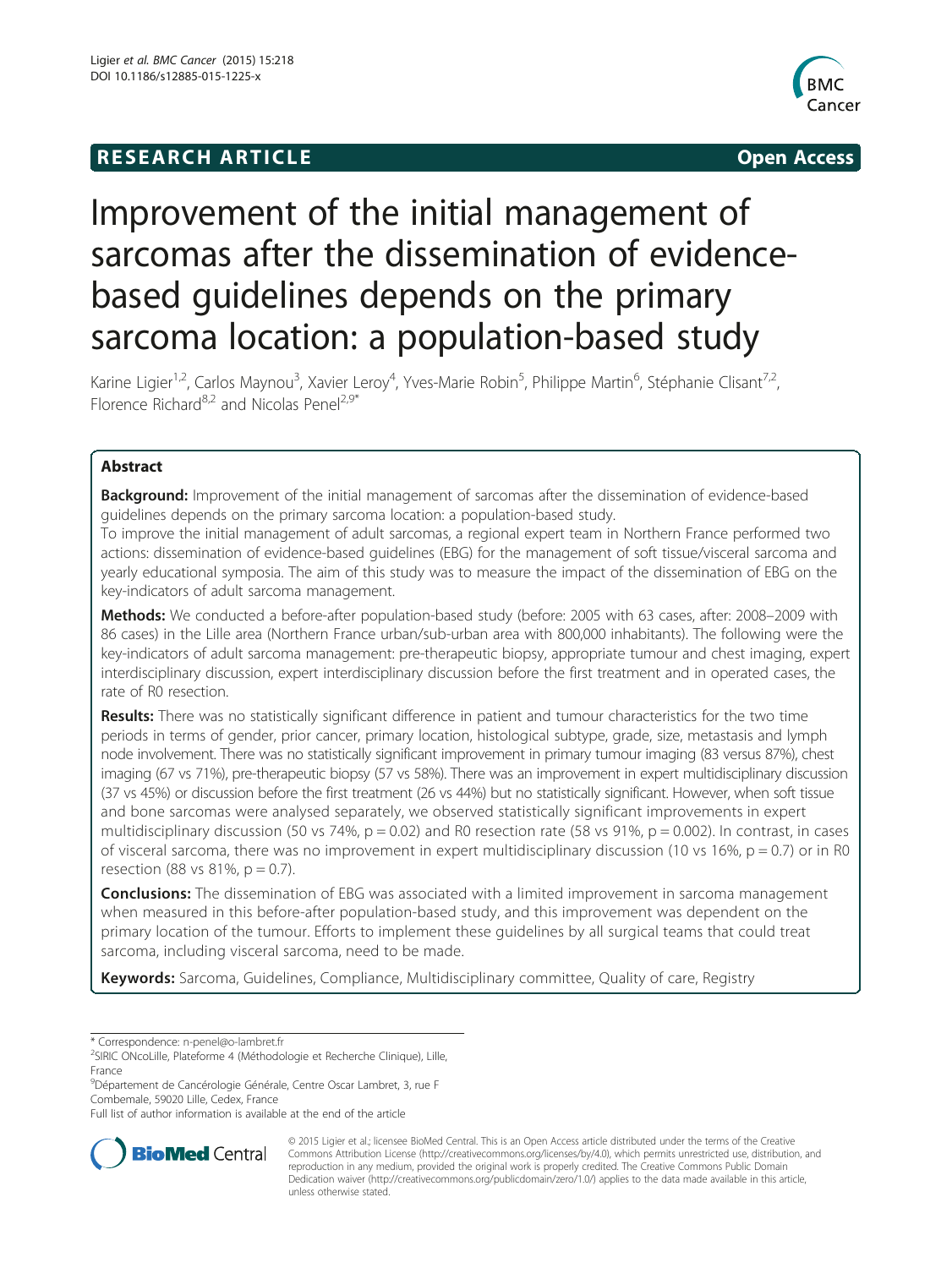# Background

Sarcomas account for approximately 2% of all adult cancers. Sarcomas are heterogeneous in terms of their histological sub-types, histological grades, locations (soft tissue, bone and viscera), clinical behaviours and prognosis. Nevertheless, at the early stages of tumour development, the optimal management of these rare cancers is based on a few key-rules: standardised radiological check-ups, biopsies of any deep and large soft tissue masses and bone tumours and tailored treatment that is best defined after a case by case analysis by a multidisciplinary committee, including a surgeon, radiotherapist, medical oncologist, pathologist and radiologist, with expertise in sarcoma management. The primary goal of the management of non-metastatic sarcoma is to achieve a large en-bloc resection. The achievement of clear margins resection (R0) remains the key-prognostic factor for local control [\[1](#page-6-0)-[3](#page-6-0)].

In France, recent efforts have been made to improve the management of rare cancers, including sarcoma. Since 1995, evidence-based guidelines for the management of sarcoma ("Standard-Options-Recommendations" for the management of soft tissue and visceral sarcoma) have been widely disseminated to health professionals. The sarcoma guidelines were updated in 2006, and a second version of them was widely disseminated with the help of regional cancer networks [[4\]](#page-6-0). Later (2010), the French Cancer Institute (INCa, "National du Cancer") labelled some regional and inter-regional experts as centres for organising expert inter-disciplinary committees (EIC) dedicated to sarcoma management.

Since 1999, physicians from the Centre Oscar Lambret (comprehensive cancer centre) and from the Lille University Hospital have organised weekly EIC dedicated to sarcoma management. Since 2006, these physicians have also organised yearly educational symposia to support the dissemination of evidence-based clinical practice guidelines and improve the quality of sarcoma management. Furthermore, guidelines have been posted on the Web-site of the Regional Reference Cancer Center; the link to these web-accessible guidelines have been copy-pasted on all multidisciplinary committee reports sent to general practitioners and treating physicians.

The purpose of the current study was to measure the impact of the dissemination of the clinical practice guidelines using a before-after analysis measuring some keyindicators in a general population of the Lille area.

# Methods

# Study population

This before-after population-based study included all patients over 18 years of age with a diagnosis of sarcoma in 2005 and 2008–2009. These patients were selected from the general cancer registry of the Lille area [\[5](#page-6-0)]. The Lille area is an urban and sub-urban area located in

northern France with approximately 800,000 inhabitants. The sarcoma morphologies that were included in the present study were as follows (coded with International Classification of Diseases for Oncology - third edition - ICD-O 3): 8710/3, 8711/3, 8800/3-8933/3, 8935/3-8940/ 3, 8950/3-8951/3, 8963/3-8964/3, 8980/3-8991/3, 9040/ 3-9044/3, 9120/3-9260/3, 9290/3, 9330/3,9342/3, 9364/3, 9365/3, 9473/3, 9480/3, 9508/3 and 9539/3-9581/3.

# Data

The data were collected from medical records and included civil status, date of diagnosis, topography and morphology of the cancer coded by ICD-O 3, the staging performed, the date of the EIC dedicated to the sarcoma, the characteristics of the tumour and the treatment (date, type and location).

We defined "expert teams" as those that were (a) trained in interdisciplinary sarcoma management and (b) organised weekly interdisciplinary committees dedicated to sarcoma management. Later (2010), these teams were labelled by the French Cancer Institute (INCa) for the management of sarcoma patients.

# Key performance indicators

We collected data regarding the key-indicators of the initial examination and diagnosis of sarcoma [[6](#page-6-0)] to evaluate the compliance of expert teams to the procedures described in the EBG for the initial check-up. This included biopsy before planned curative-intent surgery, appropriate primary tumour imaging and appropriate chest imaging. Some key-indicators related to the management process were also collected: rate of incident cases discussed by an EIC dedicated to sarcoma, rate of incident cases discussed within the three months following the diagnosis, the rate of incident cases discussed before the first treatment (pre-biopsy EIC) and the rate of R0 resection among operated patients [\[7](#page-6-0)].

# Statistical analyses

The descriptive analysis used median or mean and extreme values for continuous variables and frequency for categorical variables. The comparisons were performed for two periods: 2005 (before the dissemination of the clinical practice guidelines) and 2008–2009 (after the dissemination). The Pearson's Chi-2 test and Fischer's exact test were used as appropriate. We hypothesised that the management of sarcoma was significantly different depending on the primary location of the sarcoma, soft tissue and bone sarcoma versus visceral sarcoma. Both location categories were analysed separately. Furthermore, we have explored the factors associated with R0 resection achievement. The level of significance was set at 0.05.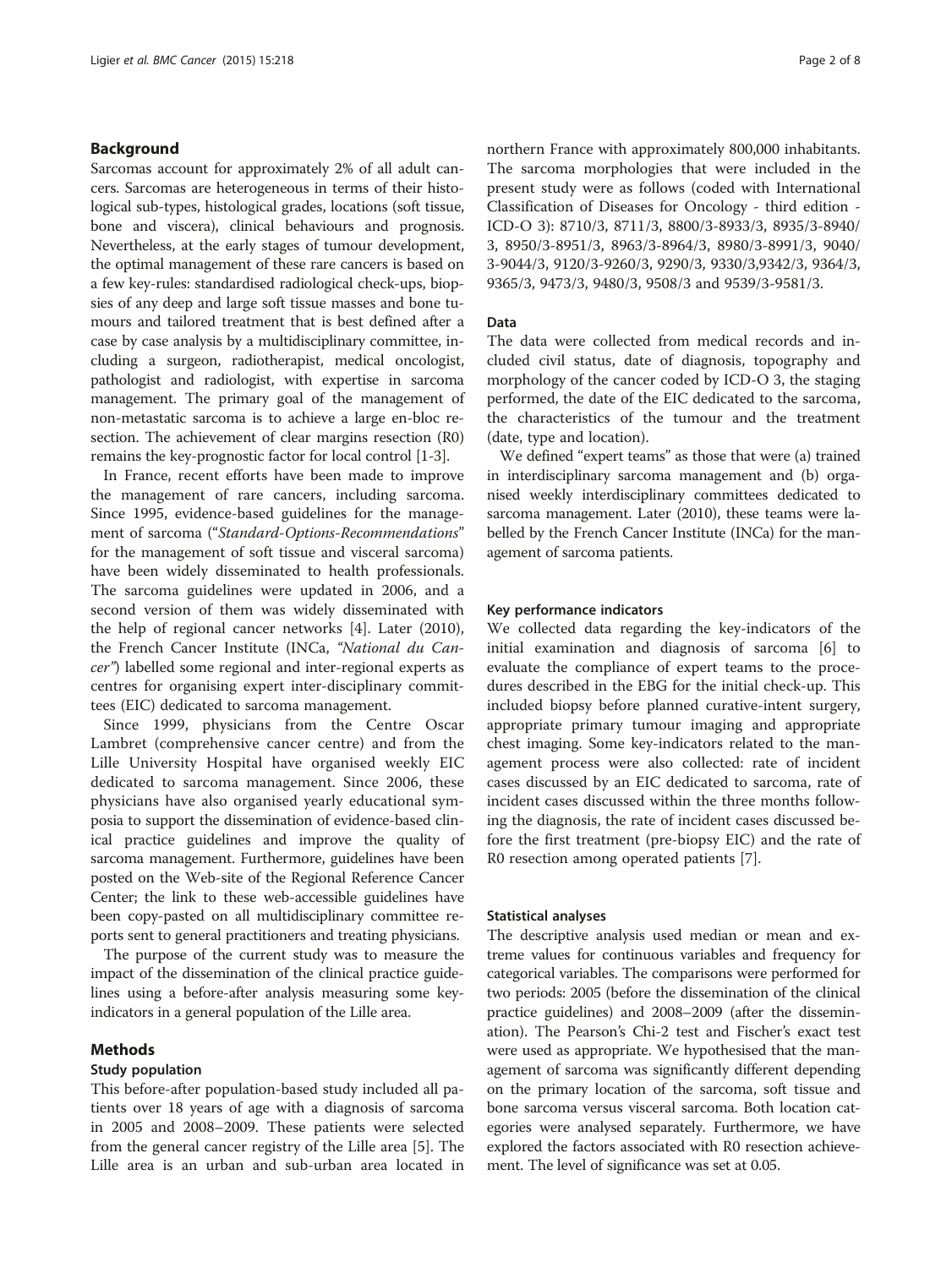# <span id="page-2-0"></span>Table 1 Tumour and patient characteristics

| Characteristics         |                                  | 2005                |         |                | 2008-2009     | p univariate analysis |
|-------------------------|----------------------------------|---------------------|---------|----------------|---------------|-----------------------|
|                         |                                  | n.                  | (%)     | n.             | (%)           |                       |
| Cases                   |                                  | 63                  |         | 86             | $\frac{1}{2}$ |                       |
| Gender                  | Men                              | 21                  | 33.3    | 30             | 34.9          | 0.844                 |
|                         | Women                            | 42                  | 66.7    | 56             | 65.1          |                       |
| Age at diagnosis        | <60 years                        | 34                  | 54.0    | 46             | 53.5          | 0.954                 |
|                         | $\geq$ 60 years                  | 29                  | 46.0    | 40             | 46.5          |                       |
| Prior cancer            | Yes                              | 16                  | 25.4    | 17             | 19.8          | 0.414                 |
|                         | No                               | 47                  | 74.6    | 69             | 80.23         |                       |
| Primary location        | Soft tissue                      | 34                  | 54.0    | 37             | 43.0          | 0.145                 |
|                         | Bone                             | 8                   | 12.7    | 6              | $7.0\,$       |                       |
|                         | Gynaecological viscera           | 10                  | 15.9    | 15             | 17.4          |                       |
|                         | Other viscera                    | 11                  | 17.4    | 28             | 32.6          |                       |
| Histological subtypes   | Dermatofibrosarcoma              | $\overline{4}$      | 6.3     | 5              | 5.8           | 0.412                 |
|                         | Kaposi sarcoma                   | 0                   | 0.0     | $\overline{4}$ | 4.7           |                       |
|                         | Leiomyosarcoma                   | 8                   | 12.7    | 9              | 10.5          |                       |
|                         | Liposarcoma                      | 12                  | 19.0    | 9              | 10.5          |                       |
|                         | Synovial sarcoma                 | $\mathbf{1}$        | 1.6     | 8              | 9.3           |                       |
|                         | Other soft tissue sarcomas       | 27                  | 42.9    | 39             | 45.3          |                       |
|                         | Ewing sarcoma                    | $\overline{2}$      | 3.2     | $\mathbf{1}$   | 1.2           |                       |
|                         | Chondrosarcoma                   | $\overline{4}$      | 6.3     | $\overline{4}$ | 4.7           |                       |
|                         | Osteosarcoma                     | $\mathbf{1}$        | 1.6     | $\mathbf{1}$   | 1.2           |                       |
|                         | Other osseous sarcomas           | $\mathbf{1}$        | 1.6     | $\mathbf{1}$   | 1.2           |                       |
|                         | Gastro-intestinal stromal Tumour | 3                   | 4.8     | 5              | 5.8           |                       |
| Histological grade      | Low grade                        | 15                  | 23.8    | 27             | 31.4          | 0.386                 |
|                         | Intermediate                     | 12                  | 19.0    | 8              | 9.3           |                       |
|                         | High                             | 22                  | 34.9    | 26             | 30.2          |                       |
|                         | Not applicable                   | $\overline{4}$      | 6.4     | 8              | 9.3           |                       |
|                         | Unknown                          | 10                  | 15.9    | 17             | 19.8          |                       |
| Location                | Superficial                      | 18                  | 28.6    | 19             | 22.1          | 0.553                 |
|                         | Deep                             | 45                  | 71.4    | 66             | 76.7          |                       |
|                         | Unknown                          | $\mathsf{O}\xspace$ | 0       | $\mathbf{1}$   | 1.2           |                       |
| Size                    | $<$ 5 cm                         | 19                  | 30.2    | 16             | 18.6          | 0.243                 |
|                         | $>$ = 5 cm                       | 30                  | 47.6    | 50             | 58.1          |                       |
|                         | Unknown                          | 14                  | 22.2    | 20             | 23.3          |                       |
| Lymph node involvement  | Yes                              | 6                   | 9.5     | 6              | $7.0\,$       | 0.752                 |
|                         | No                               | 53                  | 84.1    | 72             | 83.7          |                       |
|                         | Unknown                          | $\overline{4}$      | $6.4$   | $\,8\,$        | 9.3           |                       |
| Metastasis at diagnosis | Yes                              | 17                  | 27.0    | 16             | 18.6          | 0.383                 |
|                         | $\rm No$                         | 41                  | 65.1    | 65             | 75.6          |                       |
|                         | Unknown                          | 5                   | $7.9\,$ | 5              | 5.8           |                       |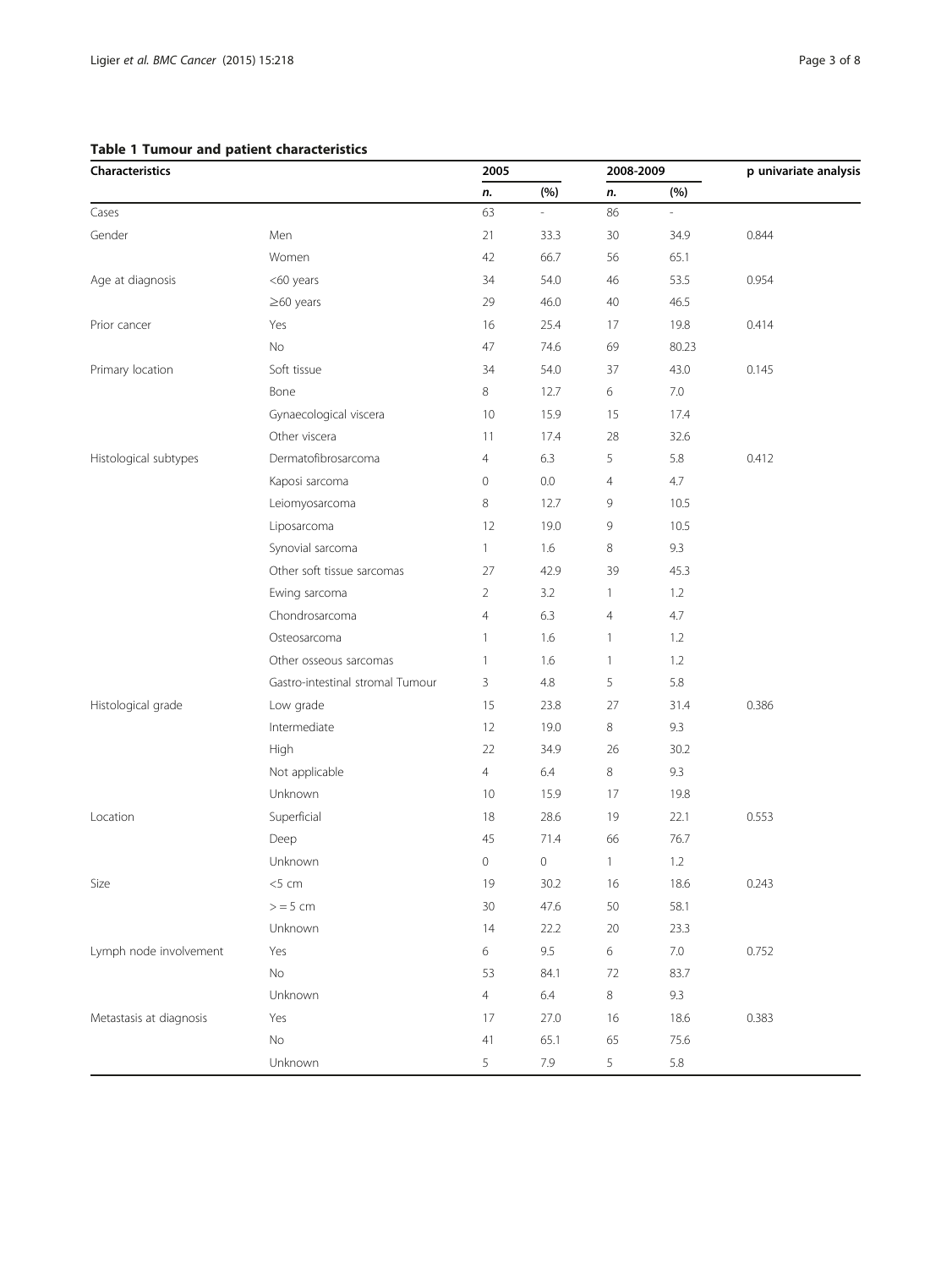The analyses were conducted using StataIC 11 software (ref: StataCorp. Stata: Statistical Software Release 11 College Station. TX. StataCorp LP).

#### Regulations and ethics

This registry was authorised by the National Ethical Committee ("Commission Nationale Informatique et Libertés", CNIL).

# Results

#### Patient and tumour characteristics

In the Lille area, 63 and 86 adult sarcomas were diagnosed in 2005 and 2008–2009, respectively. The management of sarcoma patients (surgery, radiotherapy and chemotherapy) have been done in all hospitals covered by the Regional Registry. However, the French National Cancer Institute strongly supports the management of these patients in 2 reference centers: Lille University Hospital and Oscar Lambret Cancer Center (the 2 expert teams)." The tumour and patient characteristics are summarised in Table [1.](#page-2-0) The median age of the patients was 58.9 years (18.5-92.6). There were 51 men (34.2%) and 98 women (65.8%). The main common histological subtypes were: liposarcoma (21, 14.1%), leiomyosarcoma (17, 11.4%), dermatofibrosarcoma (9, 6.0%), synovial sarcoma (9, 6.0%), chondrosarcoma (8, 5.4%) and gastro-

|  | <b>Table 2 Changes in key-indicators</b> |  |  |  |
|--|------------------------------------------|--|--|--|
|--|------------------------------------------|--|--|--|

intestinal stromal tumour (8, 5.4%). Thirty-three patients (22.2%) had a previous history of cancer (mainly breast cancer, 17 cases). The mean tumour size was 7.8 cm (1.0-25.0) in 2005 and 9.8 cm (1.4- 35.0) in 2008–2009. Seventy-four percent of the tumours were profound. There was no difference between the two periods in any of the characteristics analysed (Table [1](#page-2-0)).

#### Key performance indicators: before-after analysis

When comparing the data from 2005 and 2008–2009, we observed, among cases discussed in sarcoma management, a statistically significant improvement in the proportion of cases that were discussed within ninety days of diagnosis  $(78.2 \text{ vs } 97.4\%, \text{ p} = 0.023)$  and, among cases that were operated, an improvement in the proportion of successful R0 resections (67.3 vs 86.4%,  $p = 0.024$ ). We observed also an improvement in the rate of cases discussed by an EIC (36.5 vs 45.3%) and rate of cases discussed by an EIC before the first treatment (26.0 vs 44.4%) but these differences were not statistically significant. There was no difference in the rate of accurate primary tumour imaging, rate of accurate chest imaging, rate of cases with biopsy (Table 2).

| Characteristics                                               |                | 2005           |                          | 2008-2009      |                | p univariate analysis |
|---------------------------------------------------------------|----------------|----------------|--------------------------|----------------|----------------|-----------------------|
|                                                               |                | n.             | (%)                      | n.             | (%)            |                       |
| Cases                                                         |                | 63             | $\overline{\phantom{a}}$ | 86             | $\overline{a}$ |                       |
| Primary tumour imaging                                        | Yes            | 52             | 82.5                     | 75             | 87.2           | 0.427                 |
|                                                               | No and unknown | 11             | 17.5                     | 11             | 12.8           |                       |
| Chest CT scan                                                 | Yes            | 42             | 66.7                     | 61             | 70.9           | 0.578                 |
|                                                               | No and unknown | 21             | 33.3                     | 25             | 29.1           |                       |
| Biopsy                                                        | Yes            | 36             | 57.1                     | 50             | 58.1           | 0.903                 |
|                                                               | No             | 27             | 42.9                     | 36             | 41.9           |                       |
| Case discussed in expert interdisciplinary committee          | Yes            | 23             | 36.5                     | 39             | 45.3           | 0.279                 |
|                                                               | No             | 40             | 63.5                     | 47             | 54.7           |                       |
| Case discussed within the 90 days following the diagnosis (1) | Yes            | 18             | 78.2                     | 38             | 97.4           | 0.023                 |
|                                                               | <b>No</b>      | 5              | 21.8                     | $\mathbf{1}$   | 2.6            |                       |
| Case discussed before the first treatment (2)                 | Yes            | 6              | 26.0                     | 16             | 44.4           | 0.155                 |
|                                                               | No             | 17             | 74.0                     | 20             | 55.6           |                       |
| First surgery by expert team (3)                              | Yes            | 25             | 45.5                     | 32             | 48.5           | 0.740                 |
|                                                               | No             | 30             | 54.5                     | 34             | 51.5           |                       |
| Resection (3)                                                 | R <sub>0</sub> | 37             | 67.3                     | 57             | 86.4           | 0.024                 |
|                                                               | R1 or R2       | 16             | 29.1                     | 8              | 12.1           |                       |
|                                                               | Unknown        | $\overline{2}$ | 3.6                      | $\overline{1}$ | 1.5            |                       |

(1) – Among cases discussed in multidisciplinary meeting.

(2) – Among cases discussed in multidisciplinary meeting and treated.

(3) – Among operated patients.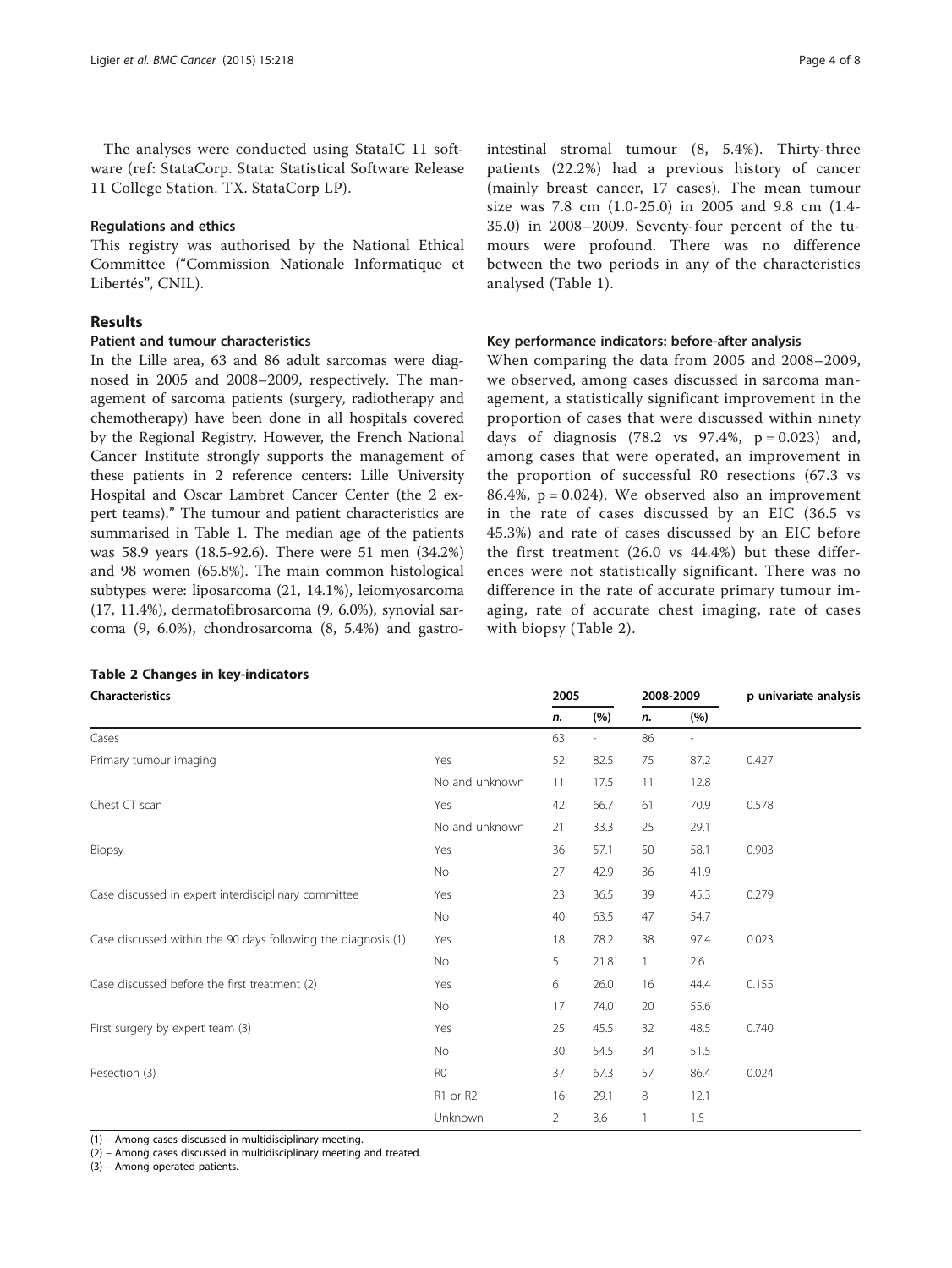## Before-after analysis according to primary location

Improvements in the management of adult sarcoma were observed for soft tissue and bone sarcomas (Table 3): we observed a statistically significant increase in the proportion of EIC discussions  $(50.0 \text{ vs } 74.4\%, \text{ p} =$ 0.020), EIC discussions within 90 days after diagnosis  $(76.2 \text{ vs } 100\%, \text{ p} = 0.007)$  and R0 resections  $(57.9 \text{ vs } 100\%, \text{ p} = 0.007)$ 91.4%,  $p = 0.002$ ). An improvement was noted in the proportion of accurate primary tumour imaging (83.3 vs 95.4%), EIC discussion before first treatment (23.8 vs 46.7%) and first surgery by an expert team (42.1 vs 62.9%) but the improvement was not statistically significant  $(p = 0.089, p = 0.097, q = 0.076, respectively)$ . Among large (>3 cm) or deep soft tissue tumours, the proportion of pre-therapeutic biopsy did not show a statistically significant increase (42.3% and 55.9% for 2005 and 2008–2009, respectively,  $p = 0.297$ ). There was no statistically significant improvement in patients with visceral sarcoma, for which only 16.3% were discussed by an EIC.

# Ro resection, discussion in multidisciplinary meeting

The achievement of R0 resection was associated with EIC discussion in cases of bone and soft tissue sarcoma

| Page 5 |  | ∩t | Զ |
|--------|--|----|---|
|--------|--|----|---|

(0.018) (Table [4\)](#page-5-0). The achievement of R0 resection in first surgery was associated with the surgery being performed by an expert team (0.045), especially for soft tissue and bone sarcomas (0.027).

# **Discussion**

The key-findings of this study are as follows: (a) the dissemination of evidence-based guidelines was associated with an improvement in sarcoma management in this before-after population-based study and (b) the improvement of sarcoma management depends on the primary location of the tumour, with an obvious improvement in cases of soft tissue and bone sarcomas.

#### Improvement of management

The role of the dissemination of evidence-based guidelines in the improvement of sarcoma management has been explored in different studies, and the results of these studies have been contradictory. In the 1990s, Ray-Coquard et al. conducted several before-after studies in the Rhone-Alpes region regarding breast and colo-rectal cancer management and found that the dissemination of guidelines was not associated with a statistically significant improvement in the compliance to those guidelines

# Table 3 Changes in key-indicators according to primary location

| Indicator                                                 | 2005           |      | 2008-2009      |       | p univariate analysis |
|-----------------------------------------------------------|----------------|------|----------------|-------|-----------------------|
|                                                           | n.             | %    | n.             | %     |                       |
| Soft tissue and bone sarcoma                              |                |      |                |       |                       |
| Cases                                                     | 42             |      | 43             |       |                       |
| Accurate primary tumour imaging                           | 35             | 83.3 | 41             | 95.4  | 0.089                 |
| Chest CT scan                                             | 30             | 71.4 | 33             | 76.7  | 0.576                 |
| Biopsy                                                    | 21             | 50.0 | 16             | 60.5  | 0.332                 |
| Expert inter-disciplinary committee discussion            | 21             | 50.0 | 32             | 74.4  | 0.020                 |
| Discussion within the 90 days following the diagnosis (1) | 16             | 76.2 | 32             | 100.0 | 0.007                 |
| Discussion before first treatment (2)                     | 5              | 23.8 | 14             | 46.7  | 0.097                 |
| First surgery by expert team (3)                          | 16             | 42.1 | 22             | 62.9  | 0.076                 |
| R0 Resection (3)                                          | 22             | 57.9 | 32             | 91.4  | 0.002                 |
| Viscera sarcoma                                           |                |      |                |       |                       |
| Cases                                                     | 21             |      | 43             |       |                       |
| Accurate primary tumour imaging                           | 17             | 81.0 | 34             | 79.1  | 1.000                 |
| Chest CT scan                                             | 12             | 57.1 | 28             | 65.1  | 0.536                 |
| Biopsy                                                    | 15             | 71.4 | 24             | 55.8  | 0.229                 |
| Expert inter-disciplinary committee discussion            | $\overline{2}$ | 9.5  | 7              | 16.3  | 0.706                 |
| Discussion within the 90 days following the diagnosis (1) | 2              | 100  | 6              | 85.7  | 1.000                 |
| Discussion before first treatment (2)                     | $\mathbf{1}$   | 50.0 | $\overline{2}$ | 33.3  | 1.000                 |
| First surgery by expert team (3)                          | 9              | 52.9 | 10             | 32.3  | 0.161                 |
| R0 Resection (3)                                          | 15             | 88.2 | 25             | 80.7  | 0.694                 |

(1) – Among cases discussed in multidisciplinary meeting.

(2) – Among cases discussed in multidisciplinary meeting and treated.

(3) – Among operated patients.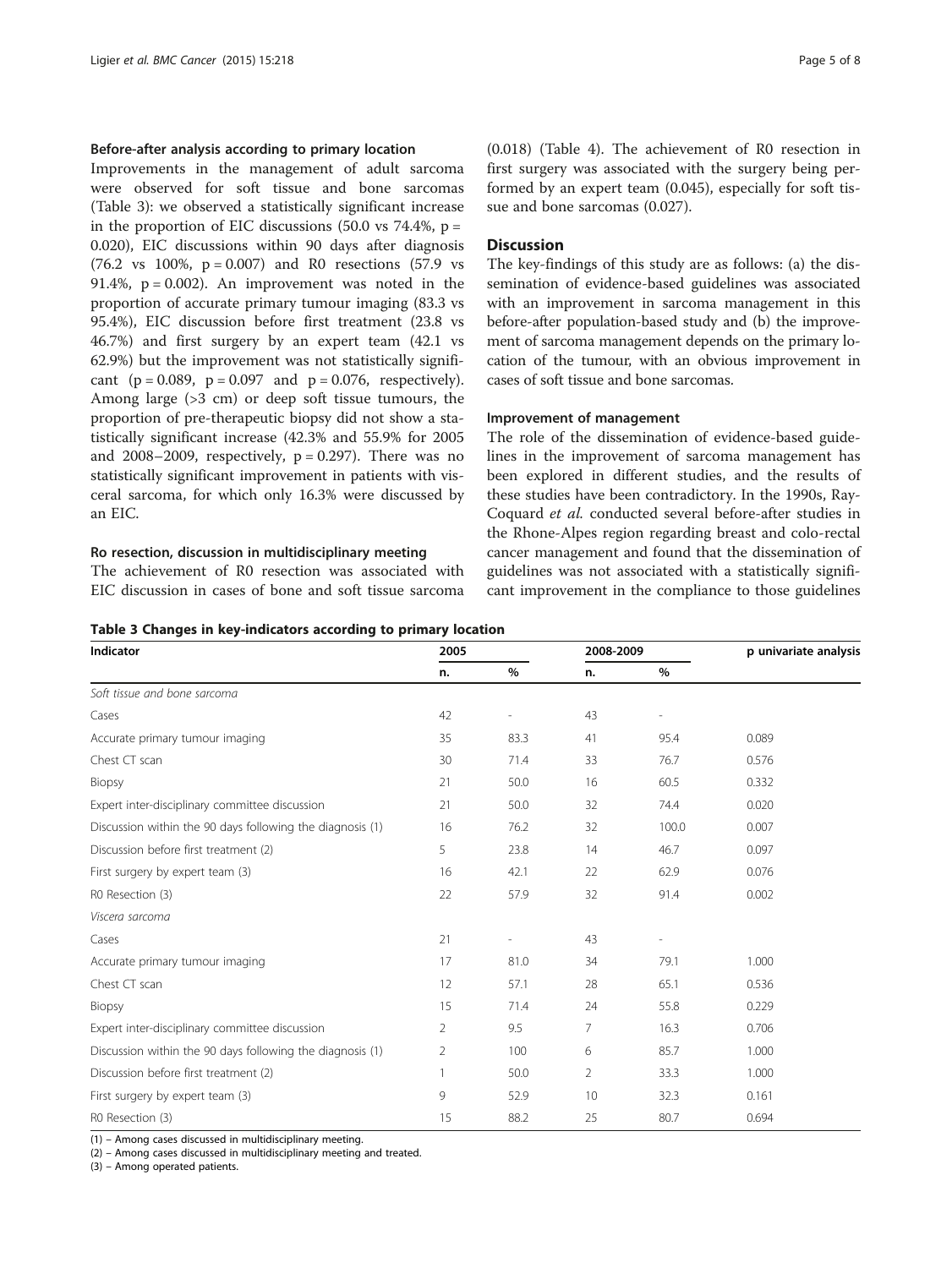#### <span id="page-5-0"></span>Table 4 Factors associated with the achievement of R0 resection: univariate analysis

|                                                                                     | <b>RO</b> Resection n<br>(%) | R1, R2, not done<br>$n\frac{6}{6}$ | p univariate<br>analysis |
|-------------------------------------------------------------------------------------|------------------------------|------------------------------------|--------------------------|
| Discussion in expert inter-disciplinary committee                                   |                              |                                    |                          |
| Yes                                                                                 | 41 (82.0)                    | 9(18.0)                            |                          |
| No                                                                                  | 53 (74.7)                    | 18 (25.3)                          | 0.339                    |
| Discussion in expert inter-disciplinary committee: bone and soft tissue<br>sarcomas |                              |                                    |                          |
| Yes                                                                                 | 39 (83.0)                    | 8(17.0)                            |                          |
| No                                                                                  | 15(57.7)                     | 11(42.7)                           | 0.018                    |
| Discussion in expert inter-disciplinary committee: visceral sarcomas                |                              |                                    |                          |
| Yes                                                                                 | 2(66.7)                      | 1(33.3)                            |                          |
| No                                                                                  | 38 (84.4)                    | 7(15.6)                            | 0.429                    |
| First surgery by expert team                                                        |                              |                                    |                          |
| Yes                                                                                 | 42 (73.7)                    | 15(26.3)                           |                          |
| No                                                                                  | 36 (56.3)                    | 28 (43.8)                          | 0.045                    |
| First surgery by expert team: bone and soft tissue sarcomas                         |                              |                                    |                          |
| Yes                                                                                 | 28 (73.7)                    | 10(26.3)                           |                          |
| <b>No</b>                                                                           | 17(48.6)                     | 18(51.4)                           | 0.027                    |
| First surgery by expert team: visceral sarcomas                                     |                              |                                    |                          |
| Yes                                                                                 | 14(73.7)                     | 5(26.3)                            |                          |
| No                                                                                  | 19 (65.5)                    | 10(34.5)                           | 0.751                    |

Percentage by row.

[[8,](#page-6-0)[9\]](#page-7-0). In another before-after population-based study conducted in the Netherlands (1998–1999 versus 2006; 79 versus 40 cases), Jansen-Landhee et al. showed a statistically significant improvement in terms of compliance to radiological check-up, pre-treatment biopsy recommendation and second opinion histological diagnosis [[10](#page-7-0)]. In our experience, we have found that the dissemination of guidelines alone was associated with a partial improvement in the compliance to guidelines. Nevertheless, we have measured a statistically significant improvement in the proportion of cases discussed by an EIC in the 90 days following diagnosis (78 versus 97%,  $p = 0.023$ ) and an improvement in the proportion of successful R0 resections  $(67 \text{ versus } 86\%, \text{ p} = 0.024).$ 

The most interesting finding of the present study was that the improvement of sarcoma management depends on the primary tumour location. The improvement was obvious in cases of soft tissue and bone sarcoma. This can be easily explained as follows: most sarcomas are located in the limbs and trunk, and most sarcoma patients are referred to oncology surgical teams or orthopaedic teams that are very involved in the organisation of the weekly expert inter-disciplinary committee. In contrast, patients with visceral sarcomas are referred to a variety of surgical teams (digestive, gynaecological, head and neck, neurological, etc.) that treat patients according to their own guidelines, which can be different from the

sarcoma guidelines. Moreover, the differential diagnosis of visceral carcinoma and visceral sarcoma remains difficult before obtaining pathological data. There is an important difference between soft tissue masses and visceral masses; most soft tissue masses are sarcomas whereas most visceral masses are carcinomas. Therefore, soft tissue masses are managed *a priori* as sarcoma whilst visceral sarcomas are first treated as carcinoma, with no systematic pre-surgical biopsy. Because sarcoma could arise in any part of the body, efforts have to be made to disseminate guidelines to all surgical teams and to (re)-explain the importance of EIC before any surgical treatment, regardless of the primary site of the tumour.

#### Actual management

Ray-Coquard *et al.* showed in a retrospective analysis of 100 sarcoma medical charts that the factors associated with conformity to guidelines were as follows: discussion by an expert interdisciplinary committee before surgery, treatment by an expert team and management with an expert network [\[6](#page-6-0)]. Furthermore, Sampo et al. showed that the local control rate has been higher when pretreatment biopsy is performed and when patients are operated on in high-volume centres [[11\]](#page-7-0). We found that, despite the dissemination of evidence-based guidelines, the management of sarcoma remains suboptimal, especially in non-expert centres. Improvement in compliance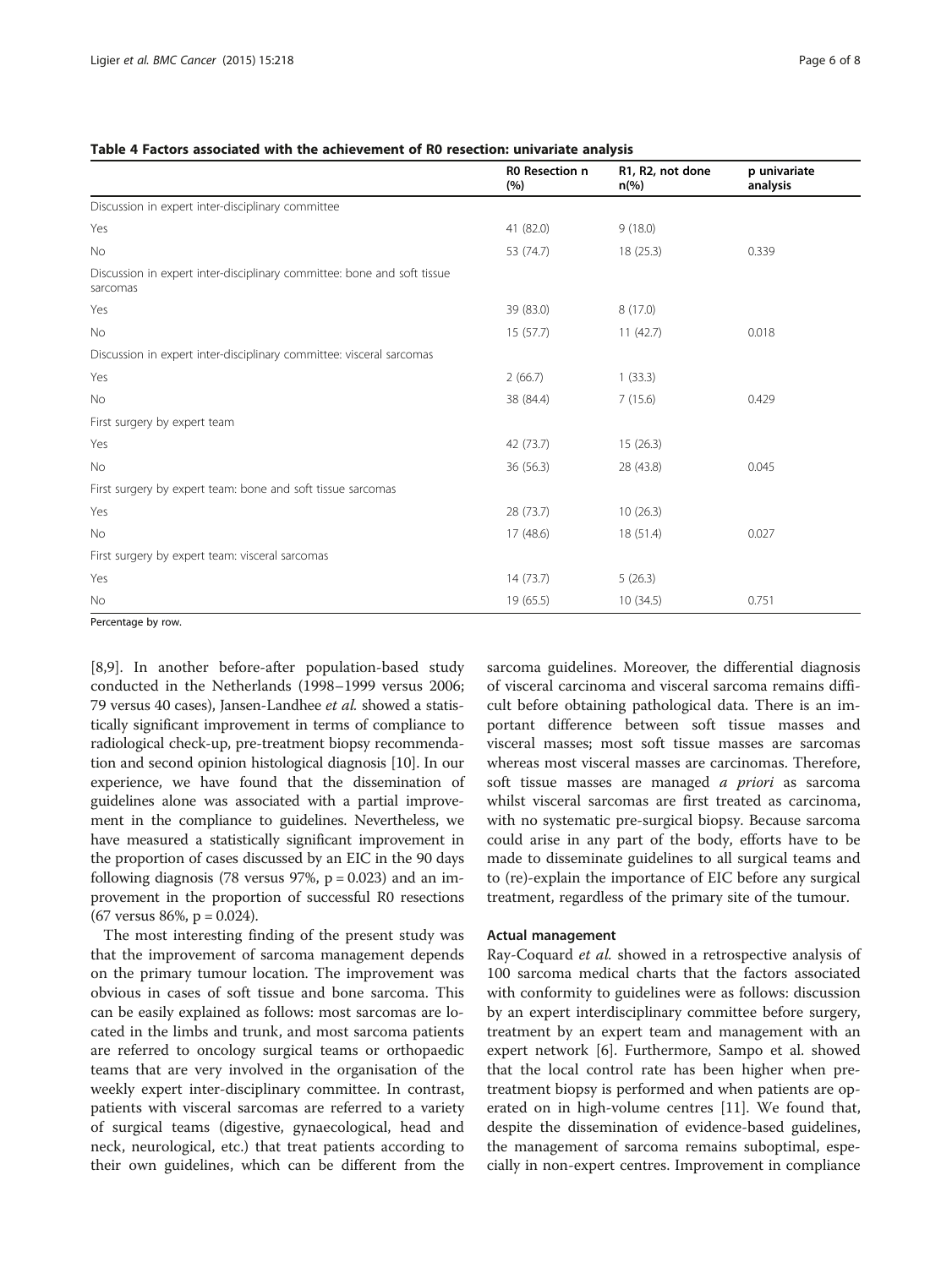<span id="page-6-0"></span>to guidelines must occur for chest imaging, biopsy before treatment and EIC discussion, especially before treatment. Our study shows that 77% of patients with soft tissue and bone sarcoma underwent chest imaging, and 56% of patients with deep or large tumours had a biopsy; this finding is consistent with the data in the literature. For example, Heudel et al. demonstrated, in a non-exhaustive retrospective study with more than 600 patients, that only 64% of patients underwent accurate chest imaging and only 22% of patients with a soft tissue mass measuring more than 3 cm underwent a pretreatment biopsy [[12\]](#page-7-0). In our study, R0 resection was more frequent for bone and soft tissue sarcomas when surgery was conducted by an expert team. Several studies have stressed that there is a statistically significant difference in terms of compliance to guidelines between expert (or university) teams and non-expert (or nonuniversity) teams [7,[11](#page-7-0),[13-18\]](#page-7-0).

#### Strengths and limitations

The main strengths of the present study is the population-based design and the exhaustiveness of the recruitment based on registry [5]. Furthermore, the collection of data, based on medical files, was precise. Our study has also some limitations. Regarding the limited number of cases, the statistical tests have to be interpreted with caution: when the magnitude of difference of proportions between the two period studied suggests an improvement, the non-significance do not necessarily mean the absence of effect but reflect a lack of power. We have analysed the factors associated with achievement of R0 resection. Nevertheless, regarding the limited number of cases, we were not able to conduct a multivariate analysis.

Furthermore, this was a before-after retrospective study with some inherent imprecision, we cannot distinguish the changes due to the intervention from the simple time trend or other activities (e.g. national of international interventions) that can influence the outcome: a direct causality between the analysed parameters and outcomes cannot be shown, especially for the causality between the improvement of medical management and the dissemination of the guidelines. At the end, statistically significant association does not mean correlation; we cannot formally attribute the observed changes to the diffusion of guidelines. However, our study showed significant improvements of some keyindicators describying the management of limb and chest or abdominal wall sarcoma. On the contrary, there was no improvement of visceral sarcoma, not covered by the evidence-based guidelines. So we may assume that this is partly caused by the dissemination of the clinical practice guidelines.

#### Conclusions

This study showed that the dissemination of guidelines could be associated with improvement in sarcoma management. Efforts to implement these guidelines by all surgical teams that could treat sarcoma, including visceral sarcoma, are necessary.

#### Competing interests

The authors declare that they have no competing interests.

#### Authors' contributions

KL has conceived, coordinated the study, coordinated the data collection and performed the statistical analysis. CM has coordinated the dissemination of evidence-based guidelines and organized the multidisciplinary committee. XL and YMR have centrally reviewed all pathological diagnosis of sarcomas. PM and SC have collected data and included patients in the study. FR has conceived the study and performed the statistical analysis. NP have conceived the study, coordinated the dissemination of evidence-based guidelines and organized the multidisciplinary committee. All authors collected the data, included the patients, read and approved the final manuscript.

#### Acknowledgements

To Séverine Marchant for manuscript editing. Presented in part at the XXXV meeting of "Groupe pour l'épidemiologie et l'enregistrement du cancer des pays de langue latine (GRELL)", Toleda, Spain, 12–14 May 2010.

#### Author details

<sup>1</sup>Registre général des cancers de Lille et de sa région, GCS C2RC, CHRU de Lille, Hôpital Calmette - Pavillon Breton, Boulevard du Professeur Jules Leclercq, 59037 Lille, Cedex, France. <sup>2</sup>SIRIC ONcoLille, Plateforme 4 (Méthodologie et Recherche Clinique), Lille, France. <sup>3</sup>Département d'Orthopédie A, Hopital Roger Salengro, CHRU de Lille, Lille, France. <sup>4</sup>Département de Pathologie, CHRU de Lille, Lille, France. <sup>5</sup>Département de Pathologie, Centre Oscar Lambret, Lille, France. <sup>6</sup>Service de Cancérologie, Clinique du Bois, Lille, France. <sup>7</sup>Unité de Recherche Clinique, Centre Oscar Lambret, Lille, France. <sup>8</sup>Institut Pasteur Lille, INSERM U744, Lille, France.<br><sup>9</sup>Département de Cancérologie Générale, Centre Oscar Lambret, 3. rue Département de Cancérologie Générale, Centre Oscar Lambret, 3, rue F Combemale, 59020 Lille, Cedex, France.

#### Received: 26 November 2014 Accepted: 19 March 2015 Published online: 02 April 2015

#### References

- 1. Clark MA, Fischer C, Judson I, Thomas JM. Soft-tissue sarcomas in adults. N Engl J Med. 2005;353:701–11.
- 2. Levine EA. Prognostic factors in soft tissue sarcoma. Semin Surg Oncol. 1999;17:23–32.
- 3. Lintz F, Moreau A, Odri GA, Waast D, Maillard O, Gouin F. Critical study of resection margins in adult soft-tissue sarcoma surgery. Orthop Traumatol Surg Res. 2012;98:S9–18.
- 4. Bui BN, Blay JY, Bonichon F, Bonvalot S, Chevalier-Place A, Coindre JM, et al. Recommandations pour la pratique. Standards, Options et recommandations 2006. Prise en charge des patients adultes atteints de sarcome des tissus mous, de sarcomes utérins ou de tumeur stromale gastro-intestinale. Oncologie. 2007;9:173–7.
- 5. Ligier K, Plouvier S, Danzon A, Martin P, Benoit E, Molinié F, et al. Elements of completeness and results of the first year of registration of the "Registre general des cancers de Lille et de sa region". Rev Epidemiol Sante Publique. 2012;60:131–9.
- 6. Ray-Coquard I, Thiesse P, Ranchère-Vince D, Chauvin F, Bobin JY, Sunyach MP, et al. Conformity to clinical practive guidelines, multidisciplinary management and outcome of treatment for soft tissue sarcomas. Ann Oncol. 2004;15:30715.
- 7. Donabedian A. The quality of care. How can it be assessed? JAMA. 1998;260:1743–8.
- 8. Ray-Coquard I, Philip T, de Laroche G, Froger X, Suchaud JP, Voloch A, et al. A controlled "before–after" study: impact of a clinical guidelines programme and regional cancer network organisation on medical practice. Br J Cancer. 2002;86:313–21.